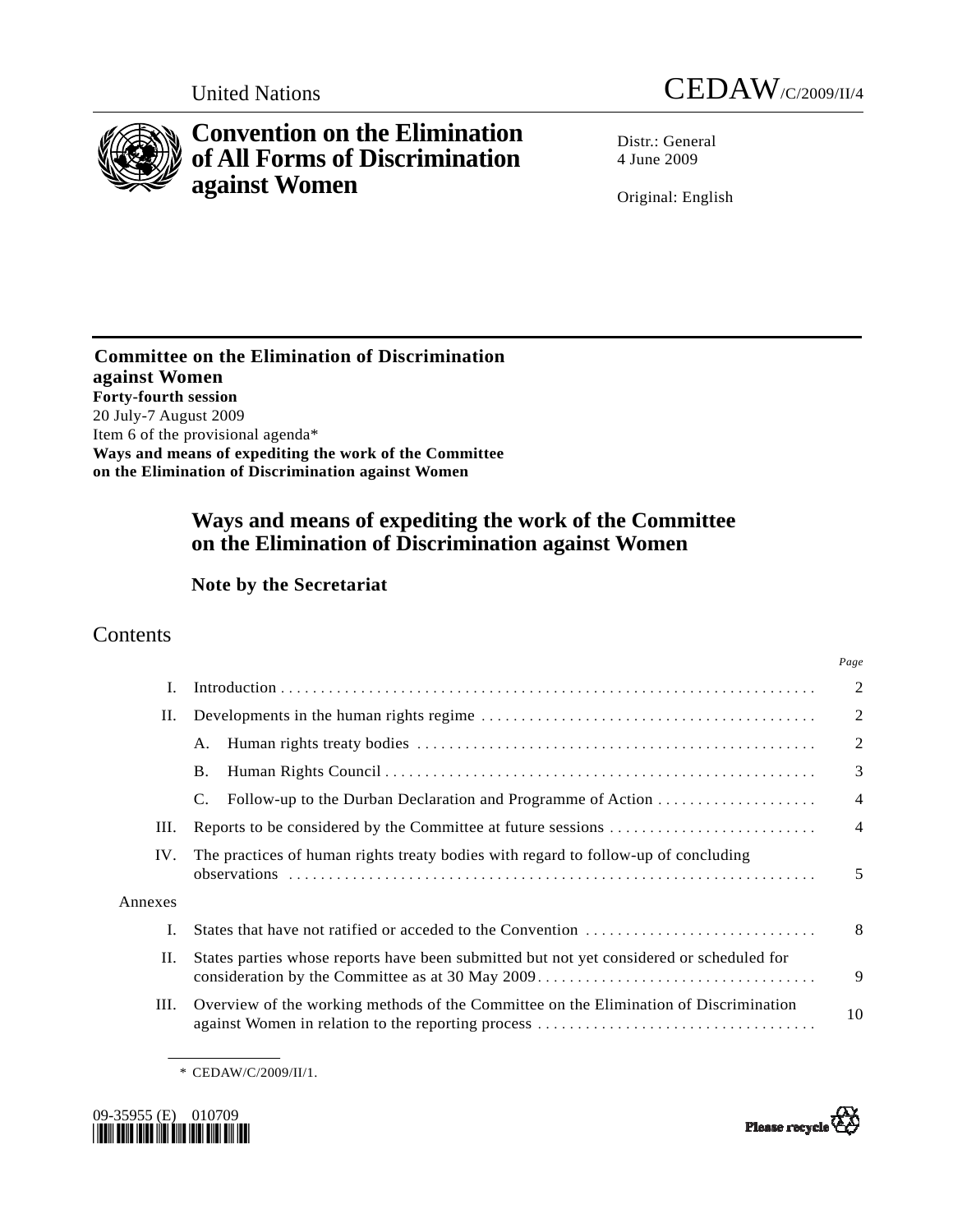## **I. Introduction**

1. The present report contains information relevant to the work of the Committee on the Elimination of Discrimination against Women. Section II contains information on developments in the human rights regime, including the human rights treaty bodies, the Human Rights Council and the review of the Durban Declaration and Programme of Action. Section III provides information on reports to be considered by the Committee at future sessions and on reports that have been received but have not been scheduled for consideration. Section IV provides information on the follow-up procedures of other human rights treaty bodies. A list of States that have not ratified or acceded to the Convention is contained in annex I to the present report. Annex II contains a list of States parties whose reports have been submitted but not yet considered or scheduled for consideration by the Committee, as at 30 May 2009. Annex III provides an update on the working methods of the Committee.

## **II. Developments in the human rights regime**

### **A. Human rights treaty bodies**

2. The Committee on the Rights of Persons with Disabilities held its first session at the United Nations Office at Geneva from 23 to 27 February 2009. As at 30 May 2009, 57 States were party to the Convention, of which 36 were party to the Optional Protocol. The Convention mandates the Committee to consider the reports of States parties that are to be submitted within two years of the entry into force of the Convention for the State party concerned, and every four years thereafter and further whenever the Committee requests. The Optional Protocol provides the Committee with competence to consider communications from or on behalf of individuals or groups of individuals who claim to be victims of a violation by a State party to the Convention and the Protocol of the provisions of the Convention, in cases where such communications meet the admissibility criteria set out in the Protocol. The Optional Protocol also provides for an inquiry procedure, which States parties to the Protocol may opt out of at the time of signature, ratification or accession. Among the principles set out in article 3 of the Convention are non-discrimination and equality between men and women, while article 6 specifically concerns women and disabilities. During its first session, the Committee began discussions of draft rules of procedure and methods of work. It also met with States parties to the Convention, United Nations entities and representatives of civil society, including national human rights institutions and non-governmental organizations. In addition to adopting its first declaration, entitled "Committee on the Rights of Persons with Disabilities: Looking forward", the Committee adopted several decisions, including one by which it requested the secretariat to take measures to ensure that all persons with disabilities have full access to meetings of human rights mechanisms, and in particular the Committee's future sessions. In this context, the Committee drew attention to article 9 of the Convention on the Rights of Persons with Disabilities, and requested the Secretariat to ensure that all aspects of accessibility were taken account of, including through training of staff and other stakeholders, the provision of signage in Braille and easy to read and understand forms, the provision of sign language interpreters and other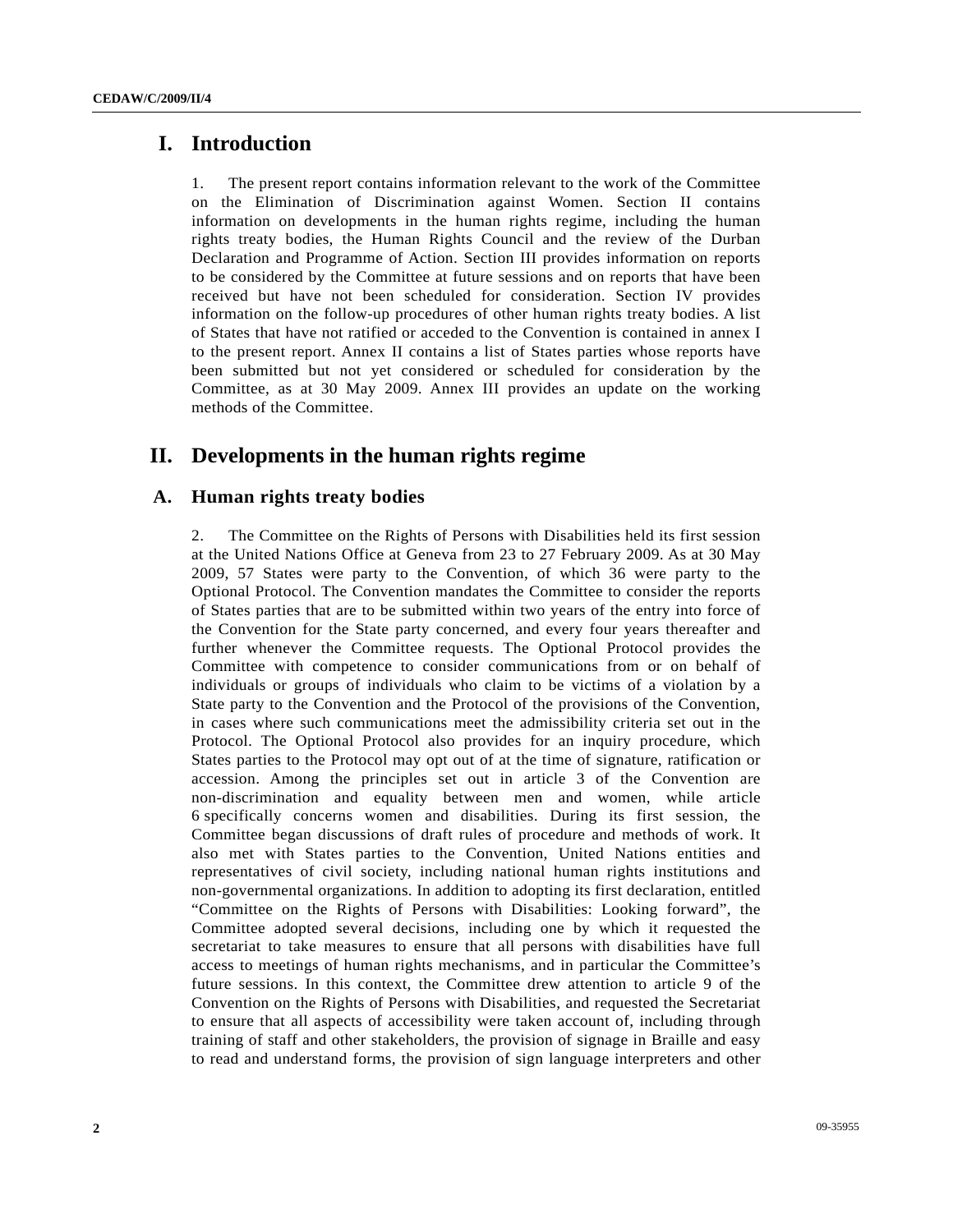appropriate forms of assistance and support, and relevant information, communications technologies and systems, including the website and Extranet of the Office of the United Nations High Commissioner for Human Rights. The Committee established several intersessional working groups and requested the secretariat to explore the possibility of the Committee convening one of its sessions either before or after the Conference of States parties which will be convened at United Nations Headquarters in New York.

#### **B. Human Rights Council**

3. On 20 and 23 February, the Human Rights Council convened its tenth special session to debate the impact of the world financial and economic crises on human rights. The Council adopted a resolution by which it underlined the need to "broaden the participation of developing countries in international economic decision-making and norm-setting" (see A/HRC/S.10/2, chap. I). In the same resolution, the Council also called upon all States to refrain from reducing official development assistance and international funding and from imposing protectionist measures; and to note that the crises did not diminish their responsibilities to respect human rights; and to ensure that those at risk and the most vulnerable were assisted and protected in a non-discriminatory manner. In the resolution, the Council recommended that the United Nations High Commissioner for Human Rights be invited to participate in a high-level conference on the world economic and financial crises, to be held in the General Assembly in June 2009. Further, the Council invited relevant thematic Special Procedures and the treaty bodies to consider within their respective mandates the impacts of the crises on the realization of human rights.

4. The Council held its tenth regular session from 2 to 27 March 2009. On 11 March, it convened the first annual full-day meeting on the rights of the child, consisting of two expert panels on promoting the implementation of the Convention on the Rights of the Child at the international level and on national implementation and monitoring on the rights of the child.

5. On 26 and 27 May 2009, the Human Rights Council held its eleventh special session on Sri Lanka and adopted a resolution on assistance to Sri Lanka in the promotion and protection of human rights. In that resolution, the Council encouraged the Government to continue to pursue its existing cooperation with relevant United Nations organizations in order to provide, in cooperation with the Government, basic humanitarian assistance, in particular, safe drinking water, sanitation, food, and medical and health-care services to the internally displaced persons. In the same resolution, the Council also urged the Government of Sri Lanka to continue strengthening its activities to ensure that there was no discrimination against ethnic minorities in the enjoyment of the full range of human rights. Further, it urged the international community to cooperate with the Government of Sri Lanka in the reconstruction efforts, including by increasing the provision of financial assistance, including official development assistance, to help the country to fight poverty and underdevelopment and to continue to ensure the promotion and protection of all human rights, including economic, social and cultural rights (see A/HRC/S-11/2, chap. I).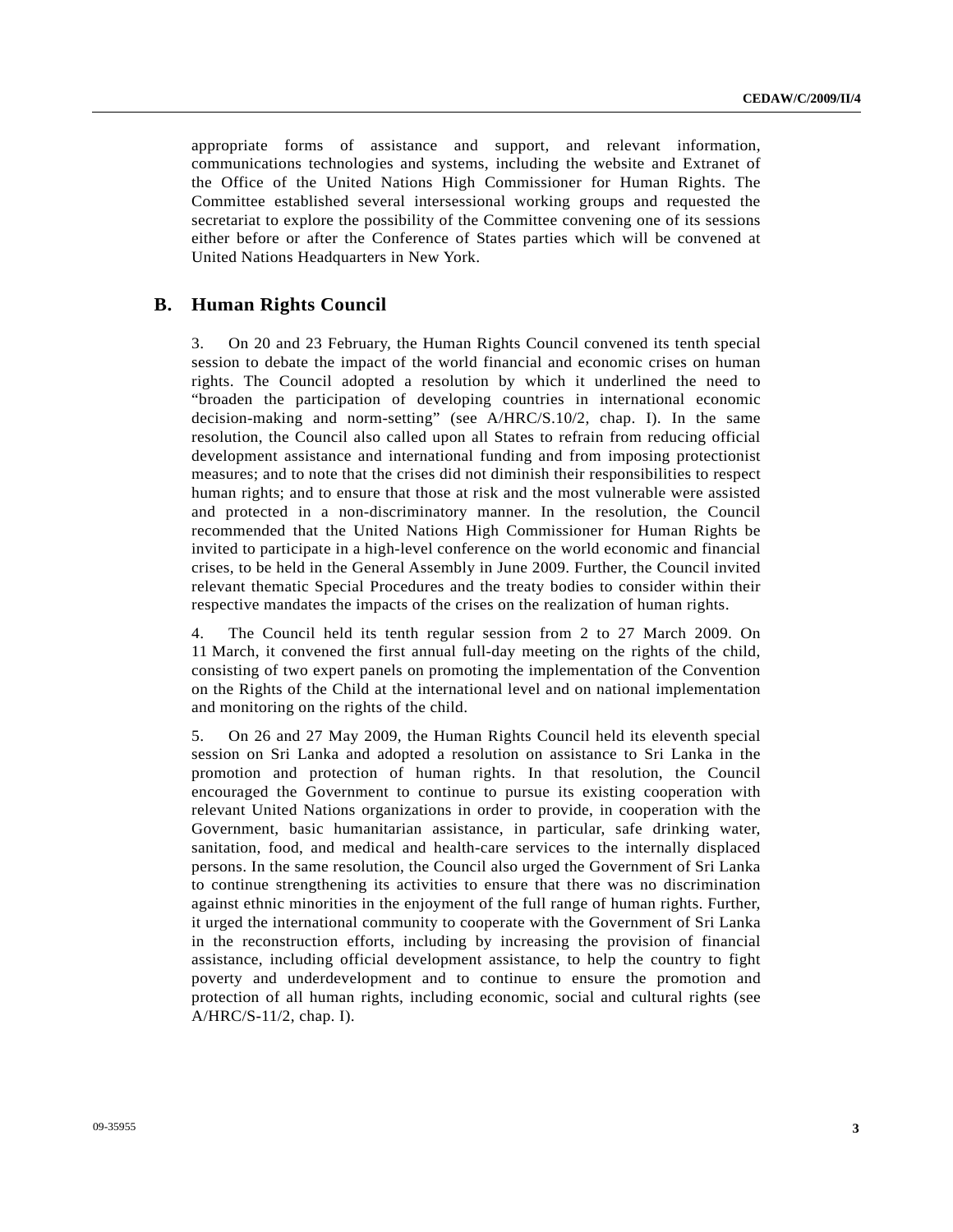#### **C. Follow-up to the Durban Declaration and Programme of Action**

6. The Durban Review Conference took place between 20 and 24 April 2009 in Geneva. It evaluated progress towards the goals set by the World Conference against Racism, Racial Discrimination, Xenophobia and Related Intolerance, held in Durban, South Africa, in 2001. The Review Conference served as a catalyst to fulfilling the promises of the Durban Declaration and Programme of Action agreed at the 2001 World Conference, through reinvigorated actions, initiatives and practical solutions. In the outcome document, the Review Conference expressed concern at the persistence of discrimination against women and girls on the grounds of race, racial discrimination, xenophobia and related intolerance, and stressed the urgent need to combat such discrimination by prioritizing the development of a systematic and consistent approach to identifying, evaluating, monitoring and eliminating such discrimination against women and girls, in accordance with the Durban Declaration and Programme of Action. In the outcome document, the Review Conference also stressed, in the context of multiple discrimination, the need to treat all forms of violence against women and violence against children as a criminal offence, punishable by law, as well as the duty to provide access to just and effective remedies, and the importance of providing specialized assistance and rehabilitation to victims, including medical and psychological assistance and effective counselling. In addition, the Review Conference called upon States to review, as a matter of priority, the extent to which they had adopted and implemented policies, programmes and specific measures to incorporate a gender perspective in all programmes and plans of action to combat racism, racial discrimination, xenophobia and related intolerance, and invited States to include an assessment of the effectiveness of such programmes and plans of action in reports to relevant treaty bodies (see A/CONF.211/L.1).

7. The Chairperson of the Committee on the Elimination of Discrimination against Women addressed the Durban Review Conference. In her statement, she stressed the importance for Governments to intensify efforts and cooperation to combat poverty as one of the main root causes of discrimination, segregation, and as an impediment to the advancement of women and the need for States parties to keep under review and carefully monitor the impact of laws and policies on migrant women with a view to taking remedial measures that effectively respond to the needs of those women, including the clear adoption of a gender perspective in the action plan for immigrants.

## **III. Reports to be considered by the Committee at future sessions**

8. During the forty-fourth session, to be held from 20 July to 7 August 2009, the Committee will consider the reports of the following States parties: Azerbaijan, Bhutan, Denmark, Guinea-Bissau, Japan, the Lao People's Democratic Republic, Liberia, Spain, Switzerland, Timor-Leste and Tuvalu. The Government of Argentina requested postponement of the consideration of its report to a later session. States parties invited to submit their reports at the forty-fifth session, to be held in January and February 2010, are Botswana, Egypt, Malawi, the Netherlands, Panama, Ukraine, the United Arab Emirates and Uzbekistan. In drawing up the list of States parties to be considered at future sessions, the Committee is invited to consider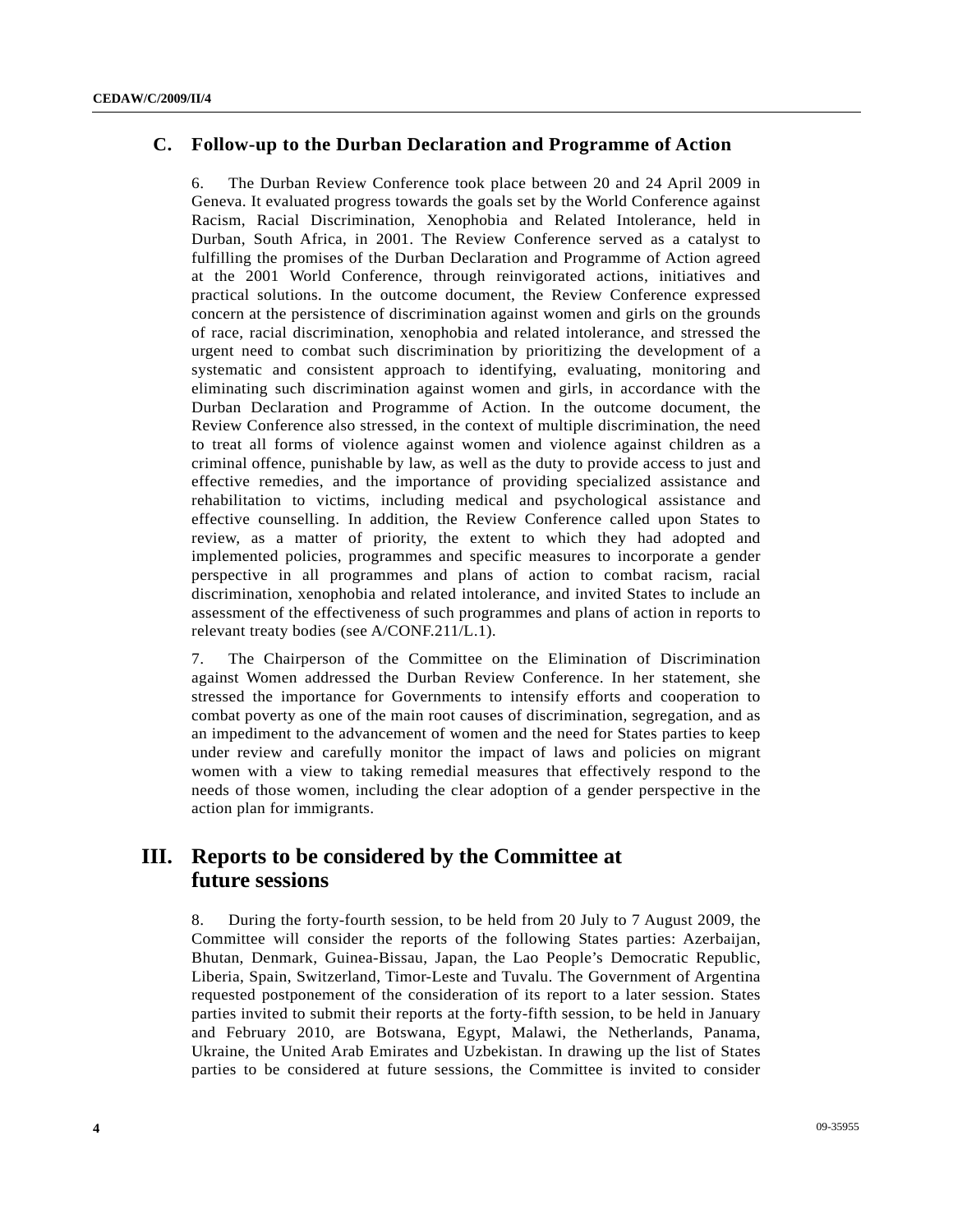annex II to the present report, which contains a list of States parties whose reports have been submitted but not yet scheduled for consideration. The Committee may also wish to recall that it decided to consider implementation of the Convention in the Bahamas, the Central African Republic, Grenada and Seychelles in early 2010, and Chad, Comoros and Lesotho in the second part of 2010, if necessary, in the absence of a report. At its forty-first session, in June 2008, the Committee invited Afghanistan, Bulgaria, Côte d'Ivoire, Djibouti, Saint Vincent and the Grenadines, Senegal, Solomon Islands, and Zimbabwe to submit all their overdue reports in a combined report within two years, failing which, it would proceed with the consideration of the implementation of the Convention in those States parties in the absence of a report. A similar invitation was issued by the Committee at its fortysecond session, in October and November 2008, in respect of Iraq, Sri Lanka and Uganda.

# **IV. The practices of human rights treaty bodies with regard to follow-up of concluding observations**

9. At its forty-third session, the Committee requested the secretariat to provide it with information on the practices of human rights treaty bodies with regard to follow-up of concluding observations so that it could take this into account as it develops its own follow-up procedure. It will be recalled that at its forty-first session in 2008, the Committee decided to introduce a follow-up procedure whereby it would include a request to individual States parties in the concluding observations on their reports for information on steps taken to implement specific recommendations contained in those concluding observations. The request would call upon States parties to provide such information to the Committee within two years. The first follow-up reports fall due in 2009, and some States parties have sought guidance on the expected format and content of these reports.

10. All treaty bodies request States parties to provide information on implementation of the recommendations contained in the previous concluding observations in their subsequent reports or during the constructive dialogue. Several treaty bodies also have formal procedures to monitor more closely implementation of specific concluding observations.

11. The Human Rights Committee systematically applies a follow-up procedure whereby the Committee identifies a number of specific recommendations in its concluding observations as requiring immediate attention, and requests the State party to provide additional information on their implementation within a set period of one year. The concluding observations set a provisional date for submission of the next periodic report. Since October 2006, the procedure has also been applied in cases where the Committee examines implementation of the Covenant by a State party in the absence of a report. The Human Rights Committee examines the rapporteur's follow-up progress report in a public meeting, and includes a section in its annual report on follow-up.

12. The Committee on the Elimination of Racial Discrimination has a longstanding procedure, set out in rule 65 of its rules of procedure (CERD/C/35/Rev.3), whereby the Committee may request further information or an additional report concerning, inter alia, action taken by States parties to implement the Committee's recommendations which has been supplemented with the appointment of a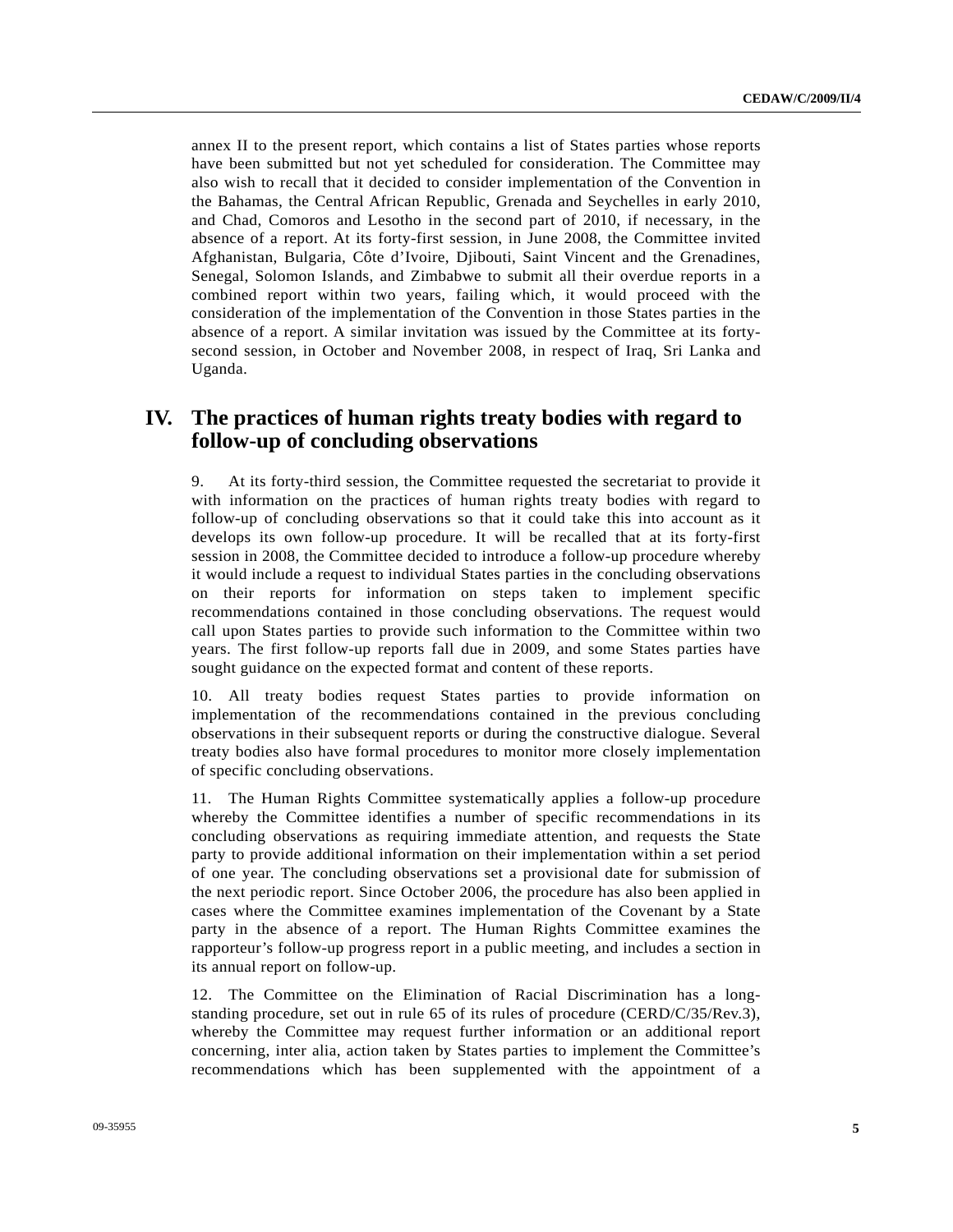coordinator on follow-up. The coordinator, the first of whom was appointed at the sixty-fifth session in August 2004, is appointed for a period of two years and works in cooperation with the country rapporteurs. A working paper clarifying the terms of reference of the coordinator was adopted by the Committee on the Elimination of Racial Discrimination at its sixty-sixth session in February and March 2005 (CERD/C/66/Misc.11/Rev.2). Guidelines to follow up on concluding observations and recommendations were adopted at its sixty-eighth session in February and March 2006 (CERD/C/68/Misc.5/Rev.1) and are sent to all State parties together with the concluding observations. The co-ordinator on follow-up of the Committee on the Elimination of Racial Discrimination presented his first report to the Committee at that session.

13. The Committee against Torture identifies a limited number of recommendations that warrant a request for additional information following the review and discussion with the State party concerning its periodic report and requests follow-up reports within one year. "Follow up" recommendations are identified on the basis that they are serious, protective, and are considered able to be accomplished within one year (rule 68, para. 1). A rapporteur to monitor the State party's compliance with these requests is appointed by the Committee. He or she presents progress reports to the Committee on the results of the procedure  $(CAT/C/3/Rev.4)$ . In chapter IV of its annual report for 2005-2006,<sup>[1](#page-5-0)</sup> the Committee described the framework that it had developed to provide for follow-up subsequent to the adoption of the concluding observations. It also presents information on the Committee's experience in receiving information from States parties from the initiation of the procedure in May 2003 through May 2006. Chapter IV of the Committee's annual report for 2006-2007[2](#page-5-1) updated the Committee's experience to 18 May 2007, the end of its thirty-eighth session.

14. The Committee on Economic, Social and Cultural Rights may, in its concluding observations, make a specific request to a State party to provide more information or statistical data prior to the date on which the next periodic report is due. Information provided in accordance with this procedure will be considered at the next pre-sessional working group, which, based on that information, can recommend that the Committee take note of the information, adopt specific additional concluding observations in response to that information, recommend that the matter be pursued through a request for further information, or authorize the Chairperson to inform the State party, in advance of the next session, that the Committee will take up the issue at that session, preferably in the presence of a representative of the State party. If the additional information requested in accordance with these procedures is not provided by the specified date, or is considered to be unsatisfactory, the Chairperson, in consultation with the Bureau, may pursue the matter with the State party but this procedure is rarely used. Where the Committee has been unable to obtain the information it requires, it may request that the State party accept a technical assistance mission consisting of one or two Committee members, an approach which it has applied in relation to two States parties. In cases where the State party is unwilling to accept the proposed mission, the Committee may make appropriate recommendations to the Economic and Social Council. The Committee on Economic, Social and Cultural Rights entrusts its

<span id="page-5-1"></span><span id="page-5-0"></span><sup>1</sup> *Official Records of the General Assembly, Sixty-first Session, Supplement No. 44* (A/61/44). 2 Ibid., *Sixty-second Session, Supplement No. 44* (A/62/44).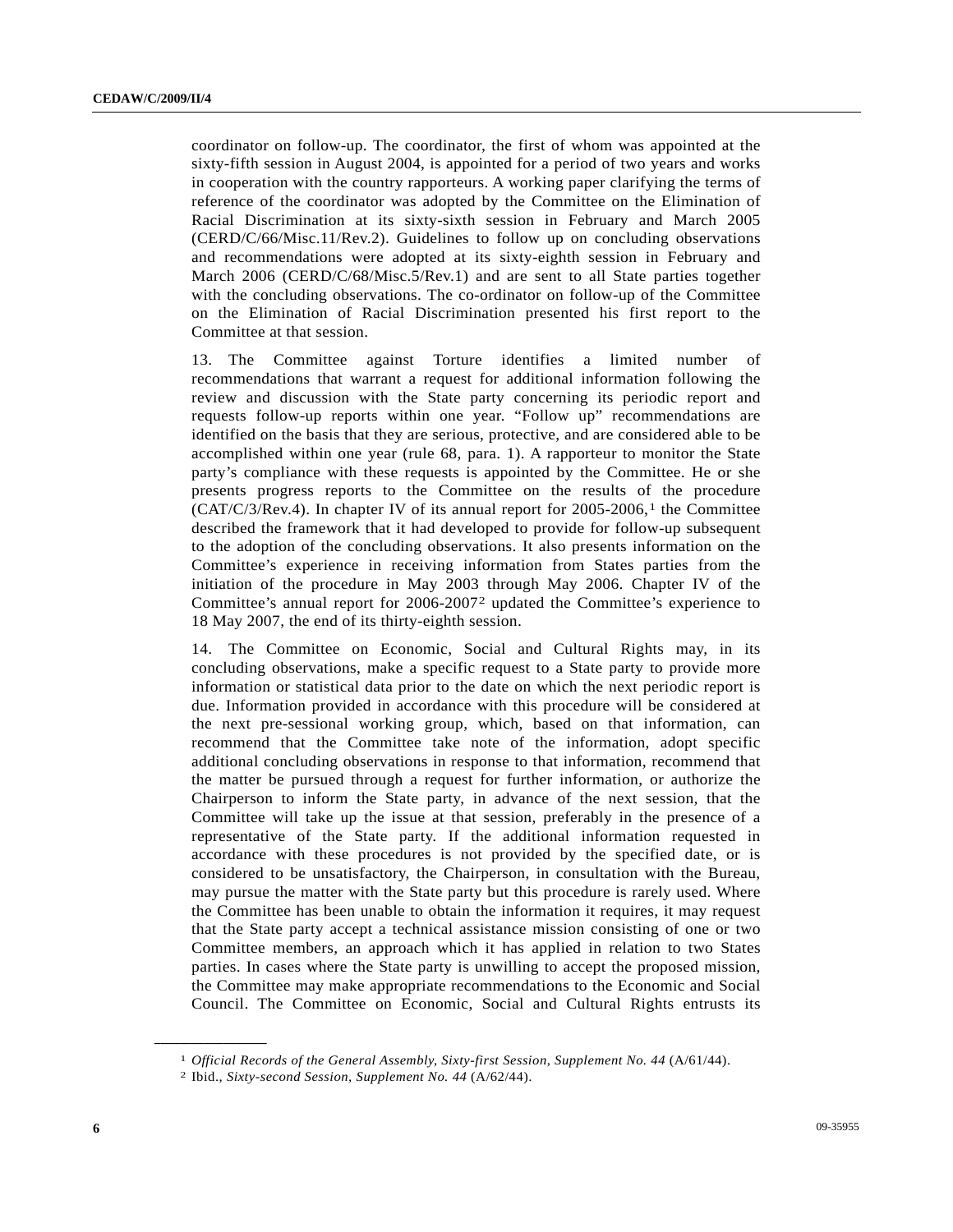country rapporteurs with the task of following up on the countries for which they served as rapporteur in the inter-sessional period until the next time they appear before the Committee.

15. The Committee on the Rights of the Child does not have a written follow-up procedure, nor does it identify priority issues for follow-up in its concluding observations as, given the burden of considering reports under three treaties (the Convention and its two Protocols) and the special role that the United Nations Children's Fund (UNICEF) plays in follow-up to the Committee on the Rights of the Child concluding observations, such a formal follow-up procedure was not considered the best approach. Committee members also regularly participate in follow-up activities in States parties, with the support of the Office of the United Nations High Commissioner for Human Rights, UNICEF as well as others. However, the Committee on the Rights of the Child is aware of the discussions that are taking place in the other treaty bodies and acknowledges that it cannot neglect this issue. The Committee has emphasized that it is open to a discussion on followup procedures but that the establishment of such a procedure is linked to the general problem of lack of human and financial resources.

16. The Committee on the Protection of the Rights of All Migrant workers and Members of Their Families, being the youngest Committee, has yet to establish a follow-up procedure. However, the Committee is of the view that this procedure should apply to periodic reports only.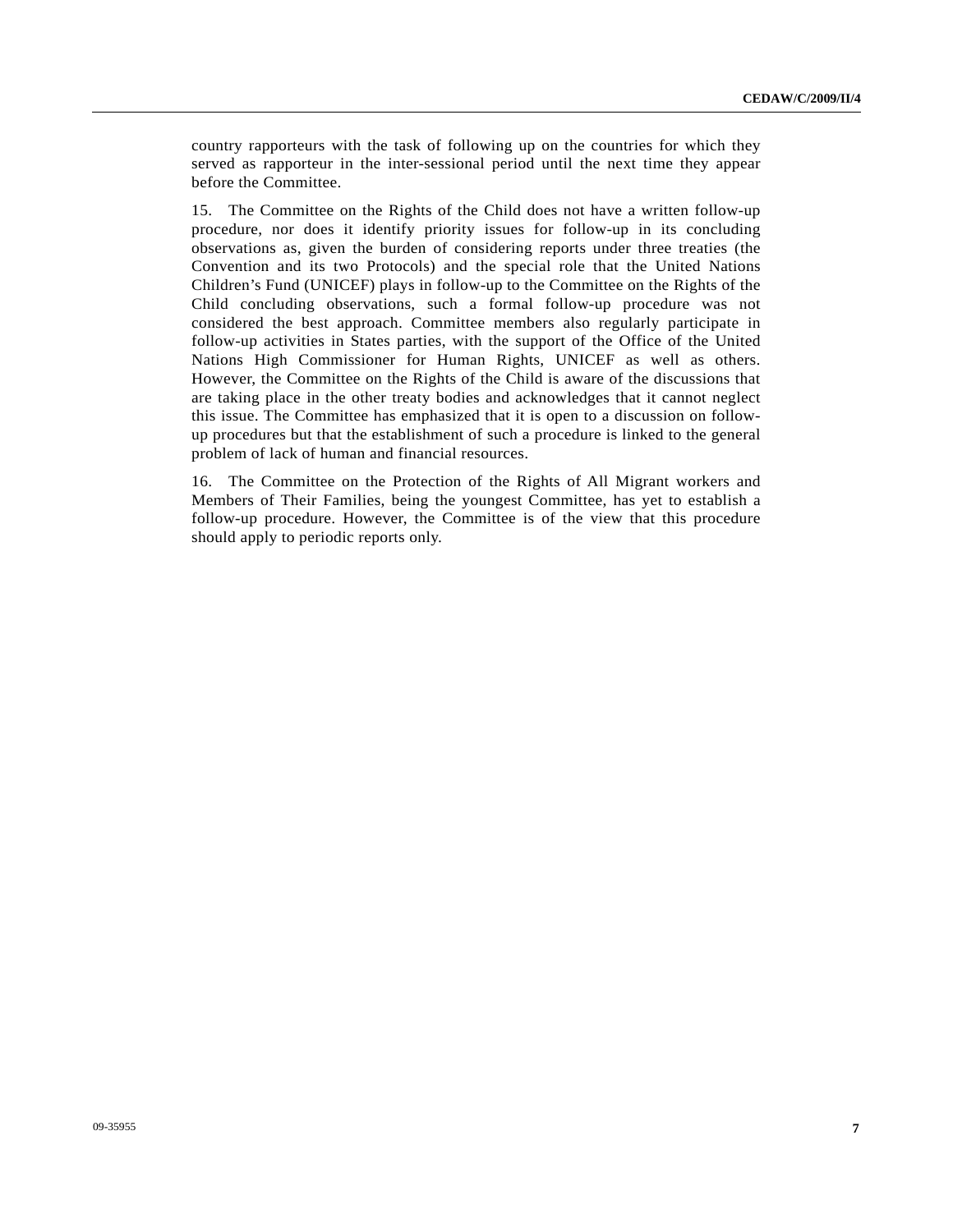# **Annex I**

# **States that have not ratified or acceded to the Convention**

### **Africa**

Somalia

Sudan

#### **Asia and the Pacific**

Iran (Islamic Republic of)

Nauru

Palau

Tonga

#### **Western Europe and other**

Holy See

United States of America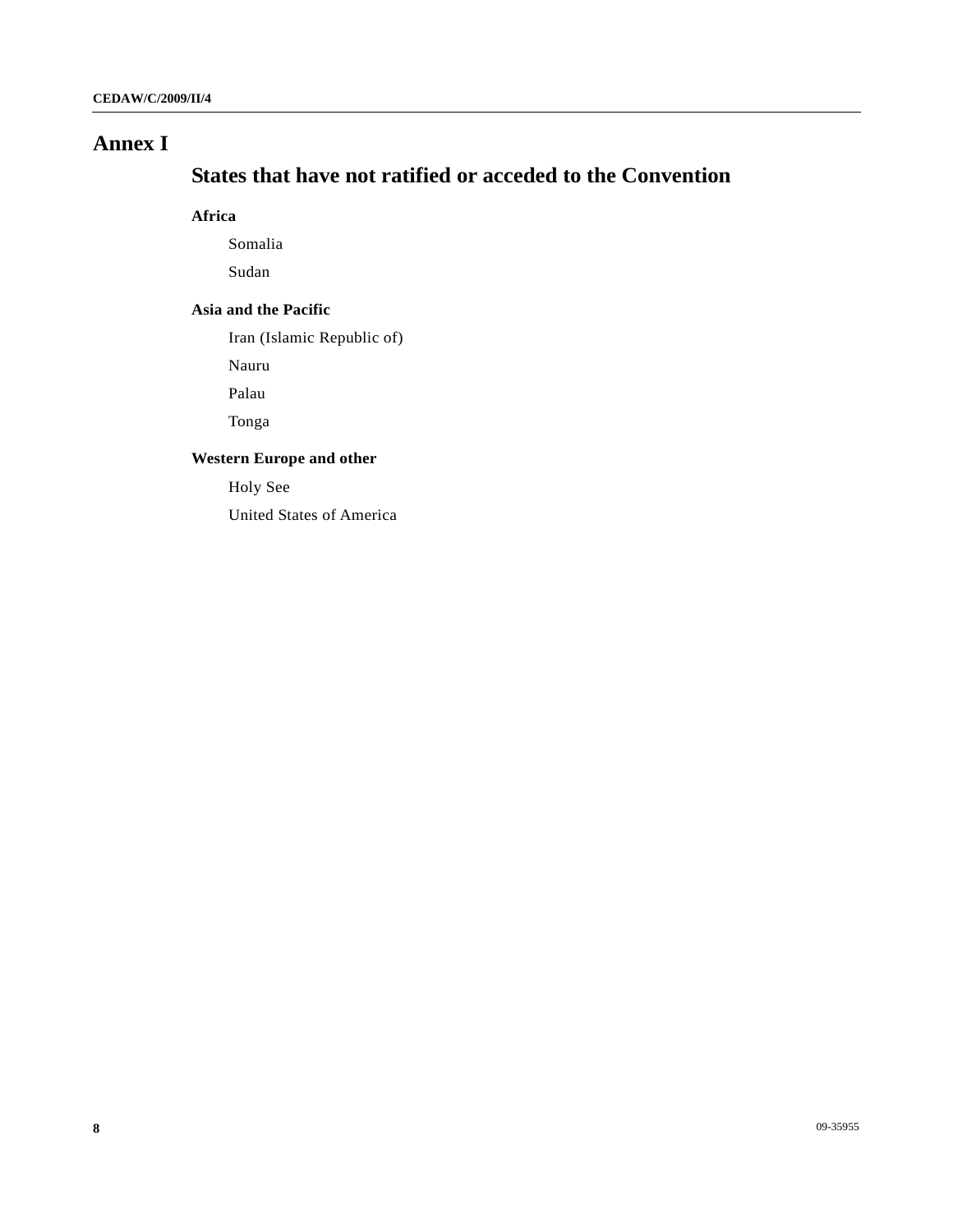# **Annex II**

# **States parties whose reports have been submitted but not yet considered or scheduled for consideration by the Committee as at 30 May 2009**

# **Periodic reports**

| State party (report)                                              | Date due         | Date received | Previously considered<br>(session) | Previous $report(s)$ |
|-------------------------------------------------------------------|------------------|---------------|------------------------------------|----------------------|
| <b>Burkina Faso</b><br>(6th periodic report)                      | 13 November 2008 | 10 March 2009 | 14 July 2005 (33)                  | $4 - 5$              |
| Czech Republic (4-5)<br>(Combined 4th and 5th<br>periodic report) | 24 March 2009    | 23 April 2009 | 17 August 2006 (36)                | 3                    |
| Israel<br>(4th periodic report)                                   | 2 November 2004  | 1 June 2005   | 6 July 2005 (33)                   | 3                    |
| (5th periodic report)                                             | 2 November 2008  | 4 May 2009    |                                    |                      |
| Kenya<br>(7th periodic report)                                    | 8 April 2009     | 28 April 2009 | 27 July 2007 (39)                  | 6                    |
| Malta<br>(4th periodic report)                                    | 7 April 2004     | 18 May 2009   | 13 July 2004 (31)                  | 3                    |
| Niger<br>(Combined 3rd and 4th<br>periodic report)                | 7 November 2012  | 24 April 2009 | 15 May 2007 (38)                   | 2                    |
| Singapore<br>(4th periodic report)                                | 4 November 2008  | 25 March 2009 | 1 August 2007 (39)                 | 3                    |
| Tunisia<br>(Combined 5th and 6th<br>periodic report)              | 20 October 2002  | 27 April 2009 | 14 June 2002 (27)                  | $\overline{4}$       |
| Uganda<br>(Combined 4th to 7th<br>periodic report)                | 21 August 1998   | 19 March 2009 | 9 August 2002<br>(Exceptional)     | 3                    |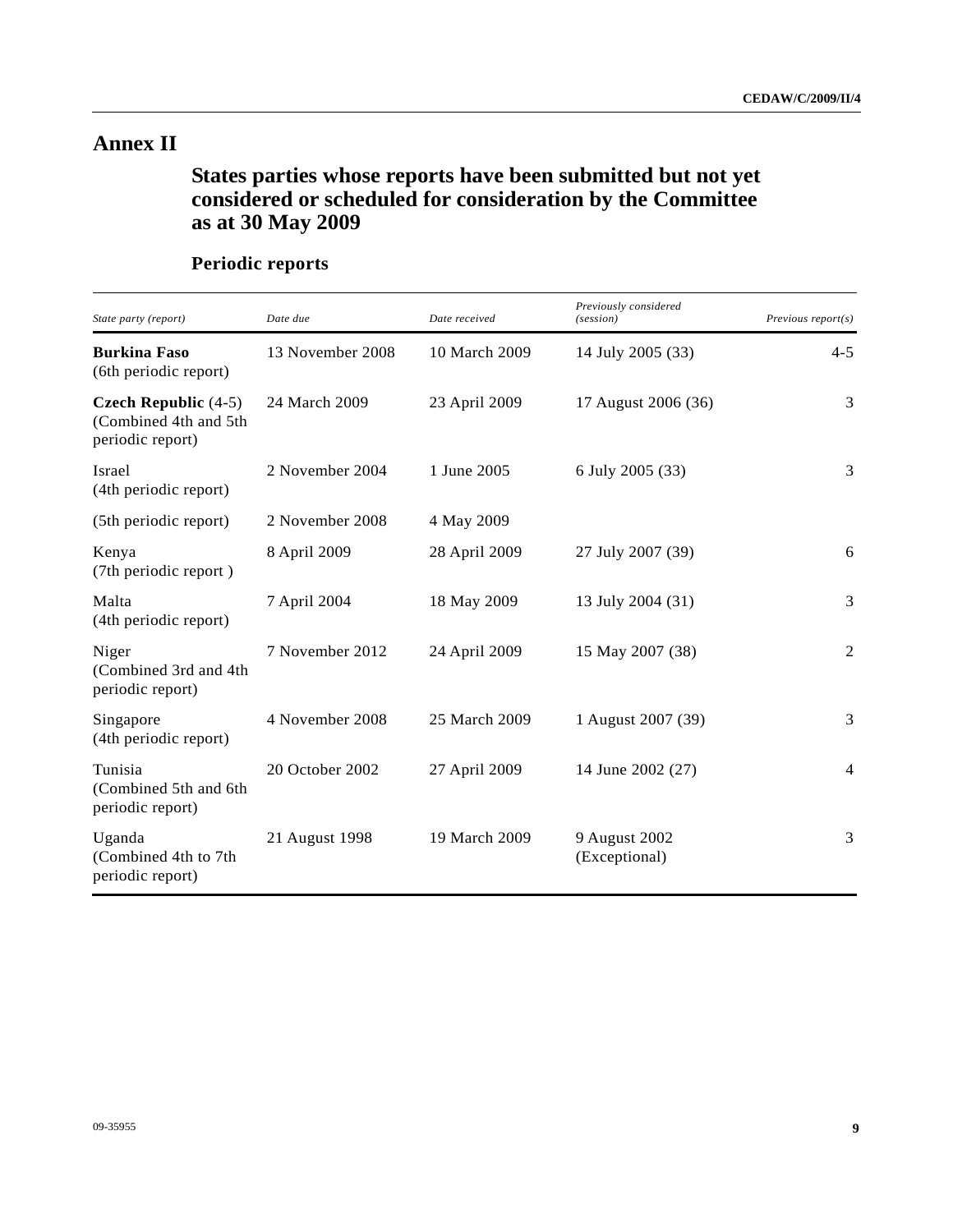## **Annex III**

# **Overview of the working methods of the Committee on the Elimination of Discrimination against Women in relation to the reporting process**

#### **I. Introduction**

1. The present overview updates that contained in CEDAW/C/2007/I/4/Add.1. It is designed to provide States parties and others interested in the implementation of the Convention, including United Nations programmes and funds, specialized agencies and civil society organizations with information on the current working methods of the Committee in relation to the reporting procedure under article 18 of the Convention. It will be updated regularly as the Committee's working methods evolve. Although not covering the Committee's activities under the Optional Protocol, which entered into force on 10 December 2000, it should be noted that a five-member Working Group on communications examines communications, and submits its recommendations on these to the Committee as a whole, which considers issues arising in closed meetings. Since the entry into force of the Protocol, 20 communications have been registered, with 6 being declared inadmissible and 5 decided on the merits. Three communications have been discontinued and six are pending. Since its forty-second session, the Committee has implemented a procedure to follow up its views on individual communications, and three cases are currently pending under this procedure. The inquiry procedure established under article 8 of the Optional Protocol is dealt with by the Committee as a whole. One inquiry has been conducted since the entry into force of the Protocol.

### **II. Guidelines for reporting by States parties**

2. At its fortieth session in January 2008, the Committee adopted its Conventionspecific guidelines which should be applied in conjunction with the harmonized reporting guidelines on a common core document.[a](#page-9-0) Together they constitute the harmonized guidelines on reporting under the Convention on the Elimination of All Forms of Discrimination against Women. Reports of States parties on the implementation of the Convention thus constitute two parts: a common core document and a document that specifically relates to the implementation of the Convention. The Convention-specific reporting guidelines provide guidance on the information to be contained in, and the starting point for, initial and subsequent Convention-specific documents (paras. 13-22).

3. Information on the form of reports is contained in paragraphs 19 to 23 of the harmonized guidelines for the common core document. If possible, common core documents should not exceed 60 to 80 pages, initial Convention-specific reports

<span id="page-9-0"></span>a *Official Records of the General Assembly, Sixty-third Session, Supplement No. 38* (A/63/38), Part one, annex I. They are also available in the compilation of guidelines on the form and content of reports to be submitted by States parties to the international human rights treaties (HRI/GEN/2/Rev.5, chap. V) and on the website of the Office of the High Commissioner for Human Rights http://www.ohchr.org. The guidelines on a common core document are also contained in the compilation and are available on the website.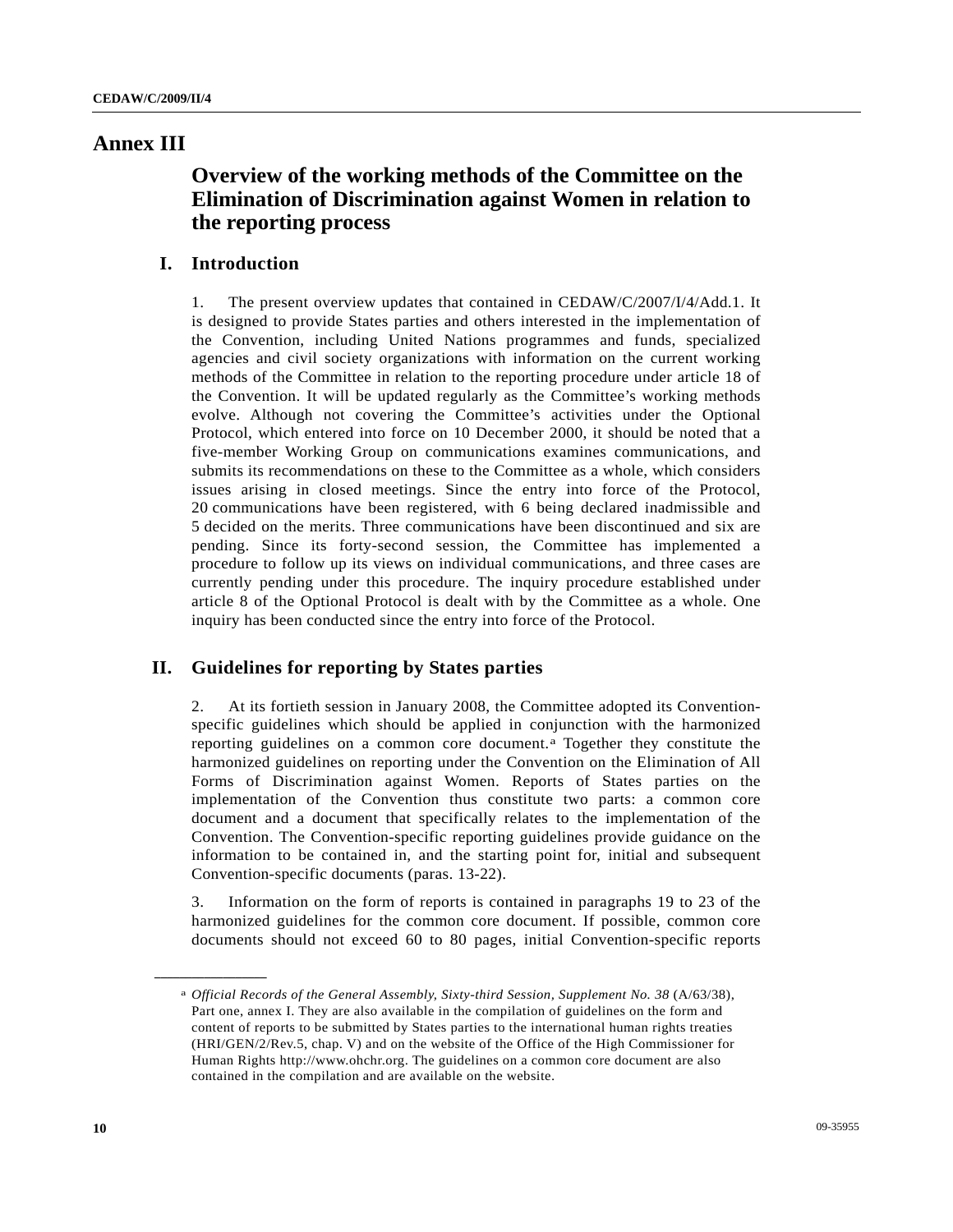should not exceed 60 pages and subsequent periodic documents should be limited to 40 pages. Reports should be submitted in electronic form, accompanied by a printed paper copy. If needed, the report should be accompanied by a sufficient number of copies, in one of the working languages of the United Nations, of the principal legislative, judicial, administrative and other supplementary documentation that the reporting States may wish to have distributed to all members of the Committee to facilitate consideration of the report. The Committee recommends that States parties involve national non-governmental organizations in the preparation of their reports. Paragraph 45 of the harmonized guidelines for the common core document also request States parties to provide information on the process by which both parts of their reports are prepared, including on the participation of entities outside government or relevant independent bodies at the various stages of the report preparation or follow-up to the previous Committee's concluding observations.

#### **III. Consideration of reports of States parties by the Committee**

4. The Committee usually invites eight States parties to present their reports at each three-week session. In making the selection, the Committee gives preference to reports that have been pending for the longest time, prioritizes remaining initial reports and considers a balance of reports in terms of geographic and other factors. The Committee usually selects the reports at least two sessions in advance of consideration and, in general, considers a mix of initial and periodic reports at each session.

5. In order to enhance the effectiveness of the consideration of reports of States parties and to continuously improve the quality of the constructive dialogue with reporting States, the Committee designates from among its members a country rapporteur for the report(s) of each State party. The Committee has adopted guidelines on the role and function of the country rapporteur. The country rapporteur's responsibilities pertain to the following three phases of the consideration of reports: the preparation of a draft list of issues and questions for the pre-session working group; consideration of the report(s) of the State party, in particular the identification of issues and priorities to be raised during the constructive dialogue; and the preparation of draft concluding observations. All experts participate in the three stages of the consideration of a report, while the country rapporteur facilitates and coordinates the process. While not precluding the participation of all members in the dialogue with the State party, the Committee may designate task forces of up to six members to take the lead in the dialogue with the State party.

#### **A. Pre-session working group**

6. On the basis of drafts prepared by the country rapporteurs, with the support of the secretariat, a pre-session working group of the Committee, also supported by the secretariat, draws up short lists of issues and questions with regard to reports which the Committee will consider at upcoming sessions. In general, each list contains no more than 30 clear and direct questions that focus on major areas of concern with regard to the implementation of the Convention by the State party concerned. In preparing the lists of issues and questions for periodic reports, the pre-session working group pays particular attention to the State party's follow-up to the Committee's previous concluding observations. The lists of issues and questions are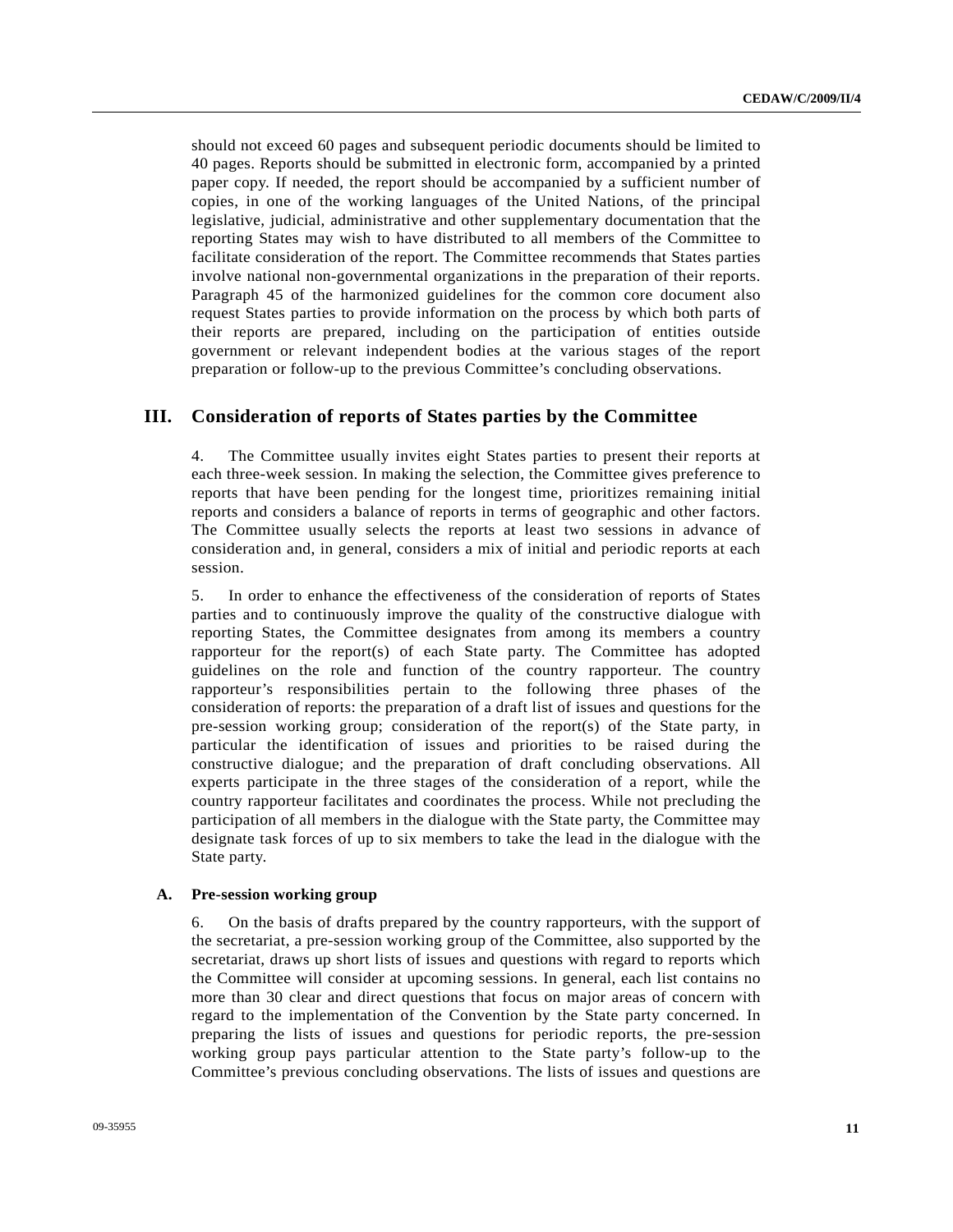intended to facilitate the preparations by the State party for the constructive dialogue with the Committee, to provide a focus for the dialogue with representatives of the reporting State and to improve the efficiency of the reporting system.

7. In order to provide the States parties with the lists of issues and questions well in advance, the pre-session working group meets for five days (in closed meetings) in advance of the session at which the reports will be considered. The pre-session working group is normally composed of five members of the Committee, taking account of the desirability of a balanced geographical distribution and other relevant factors. To the extent possible, the country rapporteurs are members of the pertinent pre-session working group.

8. The lists of issues and questions are promptly sent to the States parties concerned, usually within one week after the pre-session working group concludes its work. States parties are invited to provide their responses within six weeks thereafter. The lists of issues and questions, together with the responses from States parties, which are United Nations official documents, are translated in the languages of the United Nations and made available on the website of the Office of the High Commissioner for Human Rights (OHCHR).

9. The State party's reply to the list of issues and questions should be short, precise and to the point and should not exceed the limit of 25 to 30 pages (Times New Roman type, 12 point font, single-spaced) and should be submitted to the secretariat electronically. States parties may attach a limited number of additional pages of statistical data only. Annexes are made available to the Committee in the language in which they are received.

#### **B. Constructive dialogue**

10. The Committee intends its consideration of a report, in accordance with its mandate under article 18 of the Convention, to take the form of a constructive dialogue with representatives of the reporting State, the aim of this dialogue being to improve the situation pertaining to Convention rights in that State. Therefore, not only are representatives of the reporting States entitled to be present, but indeed their presence and participation are necessary at the meetings of the Committee when their countries' reports are examined.

11. The Committee devotes two open meetings (of three hours each) to the consideration of initial reports. Representatives of the State party are invited to make introductory comments for a maximum of 30 minutes. Consideration of initial reports proceeds on an article-by-article basis, with the exception of articles 1 and 2, 7 and 8, and 15 and 16, which are considered as clusters. A group of questions posed by experts is followed by the State party's responses, followed by another group of questions and responses until all articles have been covered. Experts may include any general observations in their questions on articles 1 and 2. The method for consideration of initial reports is also used in cases where an initial report is combined with one or more subsequent periodic reports.

12. The Committee devotes two open meetings (of three hours each) to its consideration of periodic reports. Representatives of States parties presenting periodic reports are invited to make introductory comments for a maximum of 30 minutes. In the consideration of periodic reports, questions by experts are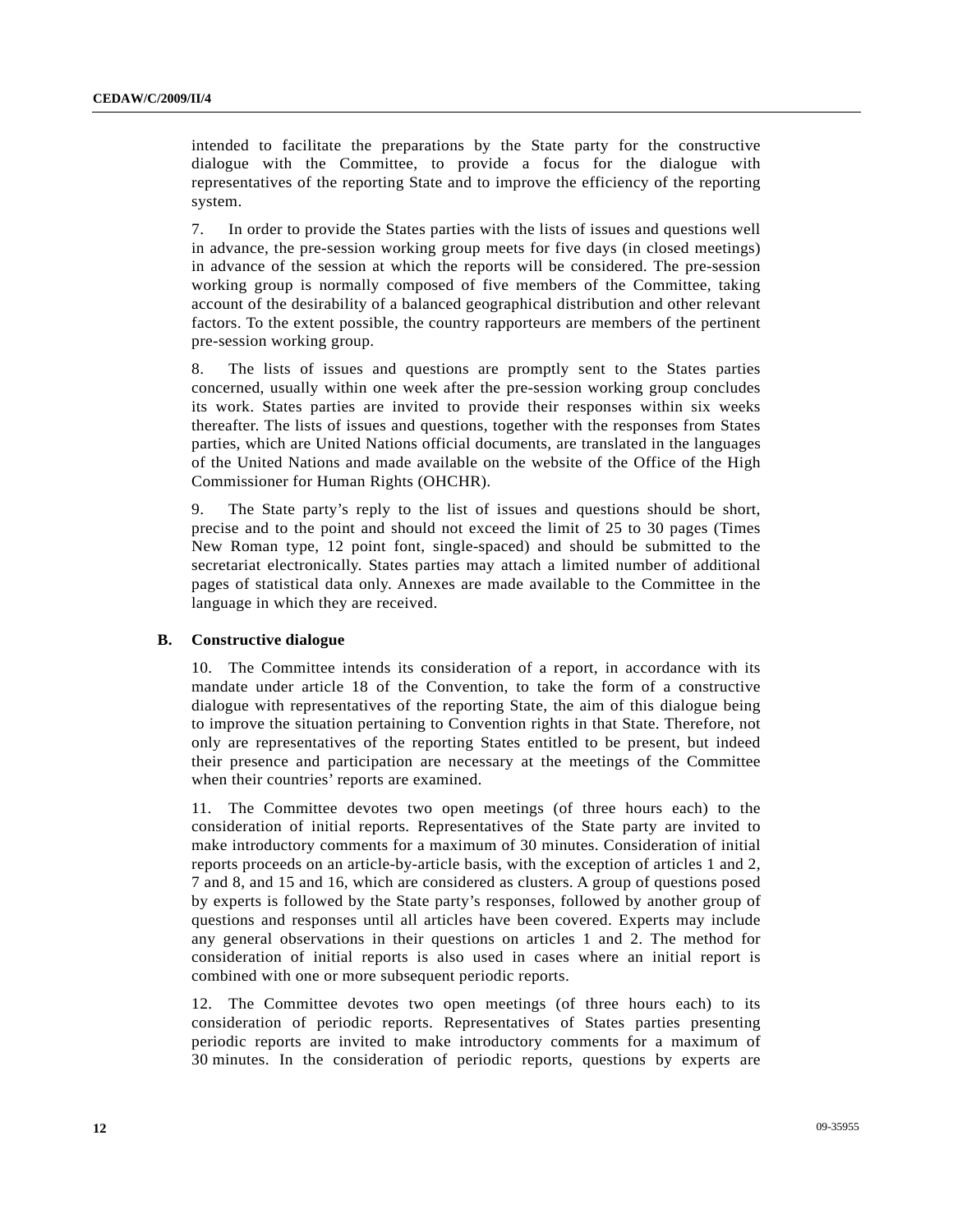clustered in accordance with the four substantive parts of the Convention, namely part I: articles 1 to 6; part II: articles 7 to 9; part III: articles 10 to 14; and part IV: articles 15 to 16. After several experts pose questions under a cluster, the State party is given an opportunity to respond; the next round of questions and answers follows until all clusters have been covered. Experts seek to avoid duplicating questions and to limit the number of their interventions, in general, to no more than two per State party, or no more than three when the Committee meets in parallel chambers. They also seek to focus on issues identified by the pre-session working group. Experts may pose follow-up questions, as time permits.

13. During the constructive dialogue, the Committee appreciates careful time management on the part of the State party and precise, short and direct responses to questions asked. It expects the State party to clearly indicate when a response to a question cannot be provided. Lack of, or inadequate replies, to questions raised may result in follow-up questions at the end of the dialogue and may be reflected in the concluding observations.

14. Interventions by experts during the constructive dialogue are limited to three minutes, or up to five minutes when the Committee meets in parallel chambers. The time limit is monitored by a speech timer but is enforced flexibly. The Committee routinely asks States parties about the steps taken to follow up on the concluding observations adopted following consideration of the State party's previous report.

15. The Committee does not, at this stage, consider a report in the absence of representatives of a State party. It will, however, consider implementation of the Convention by a State party, in the absence of a report, but only as a measure of last resort, in the presence of a delegation, and on a case-by-case basis. Before deciding to proceed to consideration in the absence of a report, the Committee will notify the State party concerned of its intention to take up implementation of the Convention at a designated future session and invite that State party to submit the requested report before the designated session.

16. The Committee sometimes requests exceptional reports from States parties under paragraph 1 (b) of article 18 of the Convention. Standards and guidelines relating to exceptional reports were adopted by the Committee in its decision 21/I. These require that there should be reliable and adequate information indicating grave or systematic violations of women's human rights; such violations are those that are gender-based or directed at women because of their sex; and reports should focus on a particular issue or issues identified [b](#page-12-0)y the Committee.<sup>b</sup>

17. In accordance with the Committee's decision 18/III, individual members of the Committee refrain from participating in any aspect of the consideration of the reports of the States of which they are nationals in order to maintain the highest standards of impartiality, both in substan[c](#page-12-1)e and appearance.<sup>c</sup>

#### **C. Concluding observations**

<span id="page-12-1"></span><span id="page-12-0"></span>**\_\_\_\_\_\_\_\_\_\_\_\_\_\_\_\_\_\_** 

18. The Committee adopts concluding observations on the reports of States parties that it considers. For this purpose, the Committee holds a closed meeting after the constructive dialogue with each State party to consider the main issues to be

b *Official Records of the General Assembly, Fifty-fourth Session, Supplement No. 38* (A/54/38/Rev.1), Part one.

c Ibid., *Fifty-third Session, Supplement No. 38* (A/53/38/Rev.1), Part one.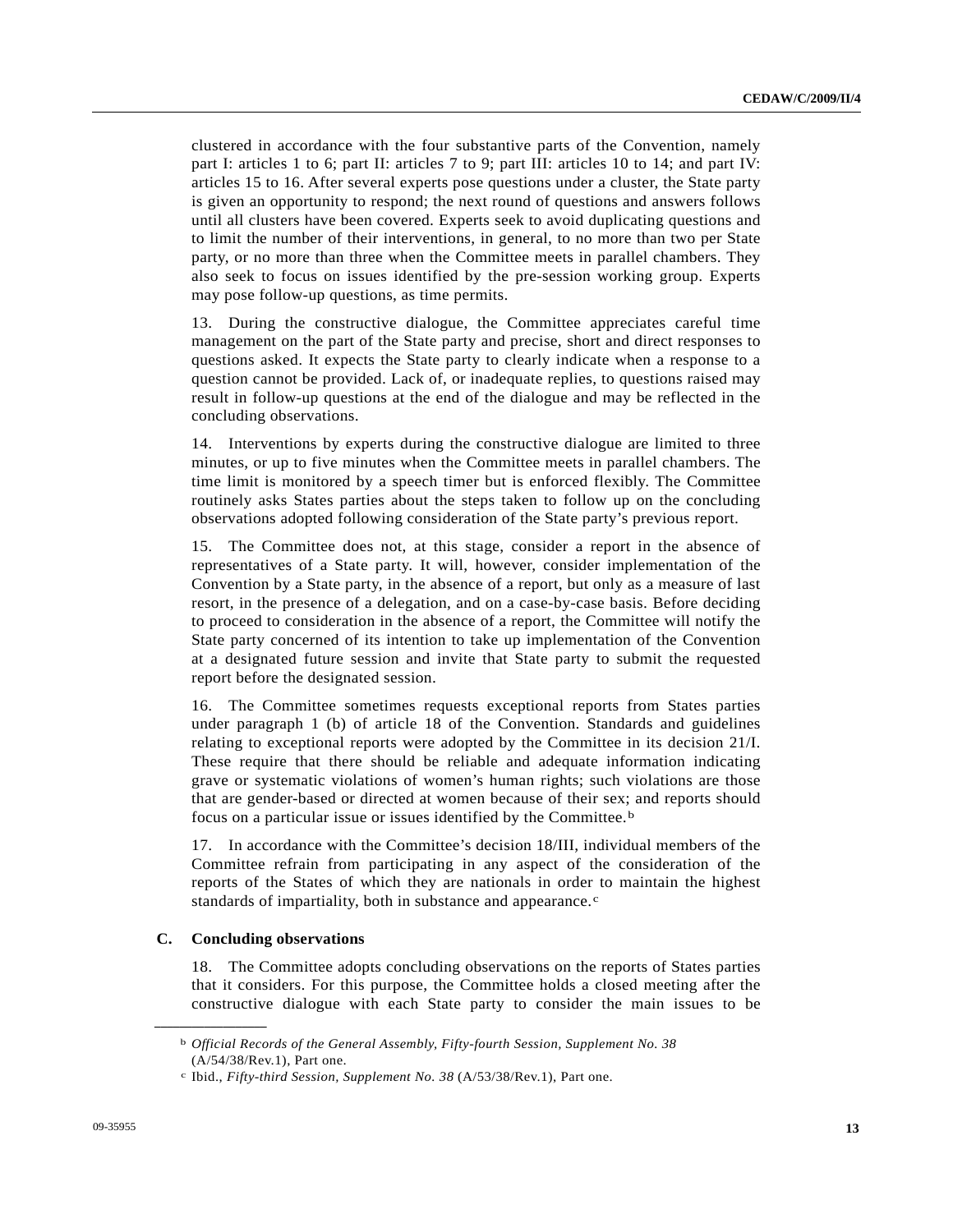reflected in the concluding observations for that State, based on the proposals of the country rapporteur of the positive aspects as well as principal areas of concern and recommendations. The country rapporteur prepares the first draft of the concluding observations, with the support of the secretariat, and coordinates further comments and inputs by Committee experts before finalizing the draft. The Committee discusses and finalizes the draft concluding observations in closed meetings. Concluding observations reflect the issues agreed by the Committee and do not reflect the views of the individual country rapporteur. Only issues and concerns raised during the constructive dialogue are included in the concluding observations.

19. Concluding observations usually follow a standard format under the headings referred to below. The introduction usually indicates, inter alia, whether the report complied with the Committee's reporting guidelines; refers to any reservations to the Convention entered by the State party; and notes the level of the delegation and the quality of the dialogue. A section on positive aspects is generally organized in accordance with the order of the articles of the Convention. The last section of the concluding observations, on principal areas of concern and recommendations, is presented in the order of importance of the particular issues to the country under review and provides concrete proposals from the Committee on the concerns identified.

20. All concluding observations include a recommendation requesting the wide dissemination of the concluding observations in the State party concerned, and also a paragraph requesting that information be included in the State party's next periodic report on the utilization of the Beijing Declaration and Platform for Action in the implementation of the Convention. The observations call for the integration of a gender perspective and reflection of the provisions of the Convention in efforts to achieve the Millennium Development Goals and request information thereon in the State party's next periodic report. They also note that the State party's adherence to the nine major international human rights instruments enhances women's enjoyment of their human rights in all spheres of life, and encourage the State to consider ratifying those to which they are not yet party. Reference is also made to ratification of the Optional Protocol to the Convention if the State is not yet a party thereto, and to acceptance of the amendment to article 20, paragraph 1, of the Convention if the State party has not yet accepted it. The concluding observations set out the date when the State party's next periodic report is due and may invite the State party to combine the next two reports in cases where the due date of the next report has already passed or will occur in the next two years.

21. At its forty-first session, in 2008, the Committee reviewed its practices in relation to concluding observations. It concluded that in order to assist States parties to accelerate implementation, it would strive to formulate detailed concluding observations, with concrete, achievable, but non-prescriptive recommendations. It also included subject headings, which would be used flexibly and as appropriate for the State party concerned; the subject headings were agreed by the Committee and inclu[d](#page-13-0)ed in an annex to its report.<sup>d</sup>

22. The concluding observations are transmitted to the State party concerned promptly after the close of the session. They are made available on the website of OHCHR and distributed through the list serve on treaty body recommendations administered by OHCHR.

<span id="page-13-0"></span>d Ibid., *Sixty-third Session, Supplement No. 38*, Part two, decision 41/II; para. 418; and annex X.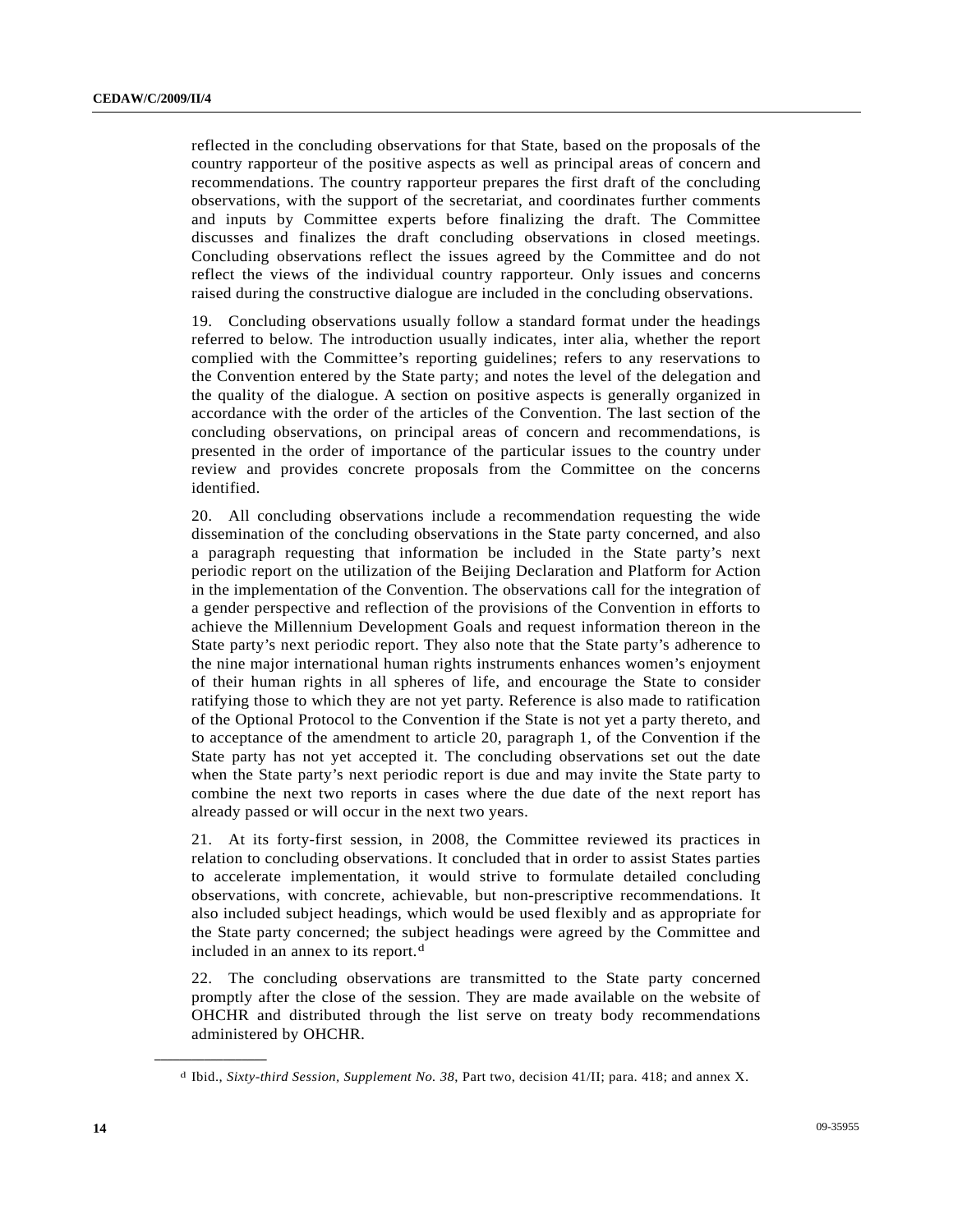### **IV. Follow-up procedure**

23. At its forty-first session, in 2008, the Committee decided to introduce a follow-up procedure whereby it would include a request to individual States parties in the concluding observations on their reports for information on steps taken to implement specific recommendations contained in those concluding observations. The request would call upon States parties to provide such information to the Committee within two years.

24. The first follow-up reports fall due in 2009, and the Committee will assess its [e](#page-14-0)xperience with the procedure in 2011.<sup>e</sup>

#### **V. Strategies to encourage reporting by States parties**

25. The Committee has adopted a number of measures to address the challenges posed to the treaty monitoring process by the significant number of outstanding and overdue reports. On an exceptional basis and as a temporary measure in order to encourage States parties to fulfil their reporting obligations under article 18 of the Convention as well as to address the backlog of reports awaiting consideration, States parties are invited to combine all their outstanding reporting obligations into a single document. United Nations and other entities are encouraged to provide technical assistance in order to support States parties, at their request, in the implementation of their reporting obligations under the Convention. The Committee keeps these measures under review and modifies them as appropriate.

#### **VI. Documentation**

26. The Committee is provided with documentation on the reporting State party, including the official report of the State party, the list of issues and questions prepared by the pre-session working group of the Committee and the reply by the State party, and other relevant documents.

27. In order to highlight information on each reporting State party, the following documentation is available on the website of OHCHR: the report(s) of the State party; the list of issues and questions; the reply by the State party; any annexes submitted by the State party, where available; the introductory statement of the State party to the Committee, where available; the summary records pertaining to the consideration of the report(s) by the Committee, where available; the composition of the delegation, where available; and the concluding observations of the Committee.

### **VII. Interaction with specialized agencies and bodies of the United Nations**

28. Since its second session, the Committee has invited specialized agencies of the United Nations system to cooperate in its work. The Committee underlines that the contributions of specialized agencies and United Nations funds, programmes and other entities are critical to the full implementation of the Convention at the national

<span id="page-14-0"></span>e Ibid., Part two, decision 41/III.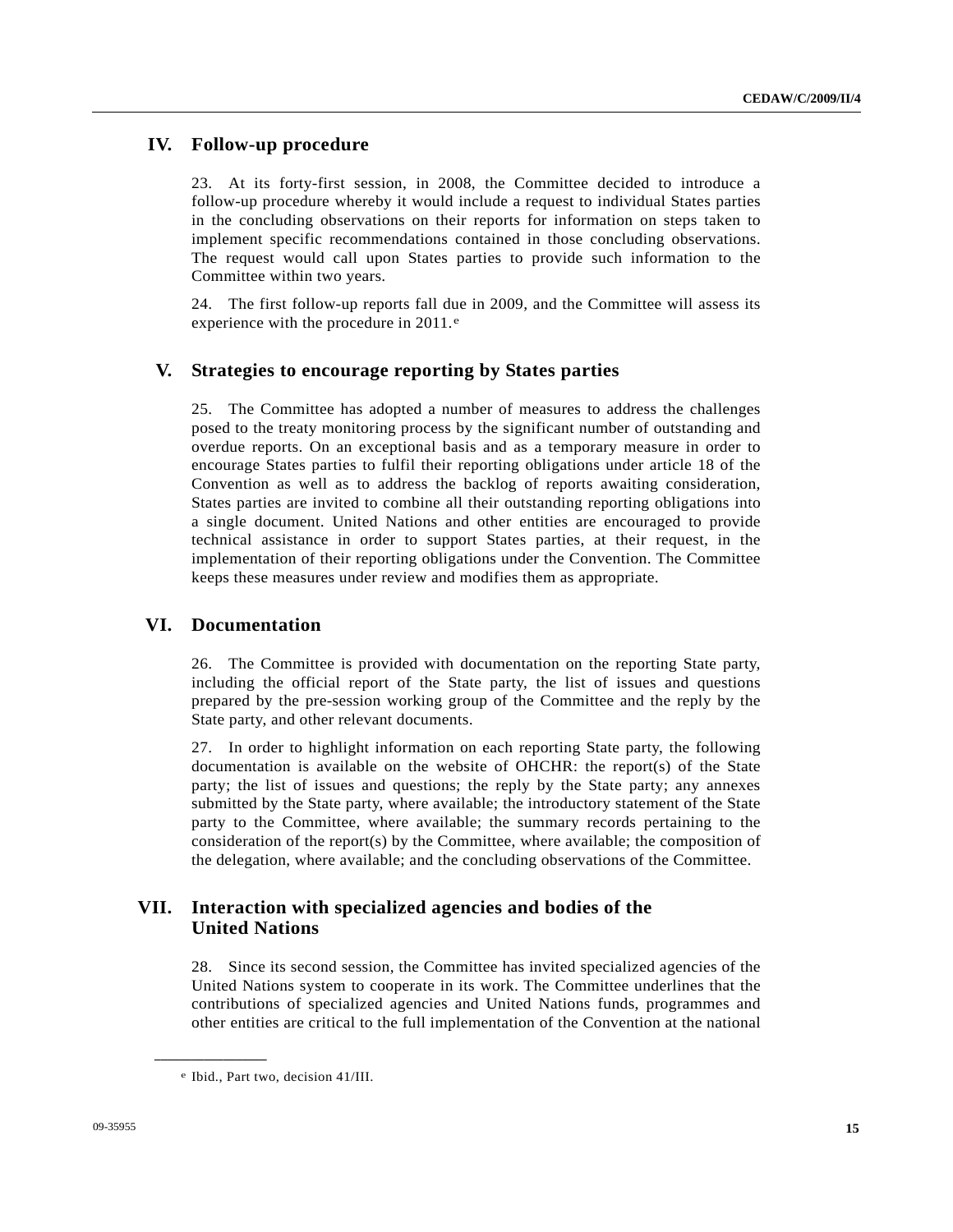level. The Committee and the pre-session working group invite specialized agencies and United Nations bodies to provide country-specific information on States parties whose reports are before them, as well as information on the work of those entities in contributing to the implementation of the Convention. Representatives of those entities are invited to address the Committee in a closed meeting at the beginning of each of its sessions. They are also invited to address the pre-session working group. The Committee finds it most beneficial to be given written reports, the contents of which are highlighted by the representatives of the specialized agency or United Nations body concerned during the closed meetings with the Committee or working group. The Committee has issued guidelines for the submission of reports by specialized agencies and United Nations bodies in order to clarify the content of those reports and their format and presentation to the Committee so as to enhance the Committee's cooperation with those entities.<sup>[f](#page-15-0)</sup>

29. The Committee requests specialized agencies and United Nations bodies to contribute to the efforts of Governments and non-governmental organizations at the national level towards implementation of the Convention and encourages entities that so far have not, or only sporadically, contributed to the Committee's work to increase their involvement.

## **VIII. Participation of non-governmental organizations and national human rights institutions in the activities of the Committee**

30. Since its early sessions, the Committee has encouraged non-governmental organizations to follow its work. In order to ensure that it is as well informed as possible, the Committee encourages representatives of national and international non-governmental organizations to provide country-specific information on States parties whose reports are before it. National and international non-governmental organizations are also invited to provide country-specific information to the pre-session working group on those States parties whose reports are before the group. Such information should be submitted in electronic form to OHCHR prior to or at the relevant session or working group. In addition, the Committee sets aside time at each of its sessions, usually at the beginning of the first and second weeks of the session, to enable representatives of non-governmental organizations to provide oral information. The pre-session working group also provides an opportunity for non-governmental organizations to provide oral information, usually on the first day of the pre-session working group. The Committee encourages international non-governmental organizations and United Nations organizations, funds and programmes to facilitate attendance at Committee sessions by representatives of national non-governmental organizations.

31. An information note for non-governmental organizations is available on the website of OHCHR. It gives an overview of procedures for submission of information and attendance at the Committee's sessions and those of the pre-session working group.

<span id="page-15-0"></span>f The Committee adopted revised guidelines for submission of reports by specialized agencies and United Nations bodies at its thirty-fourth session in January-February 2006 (see *Official Records of the General Assembly, Sixty-first Session, Supplement No. 38* (A/61/38)).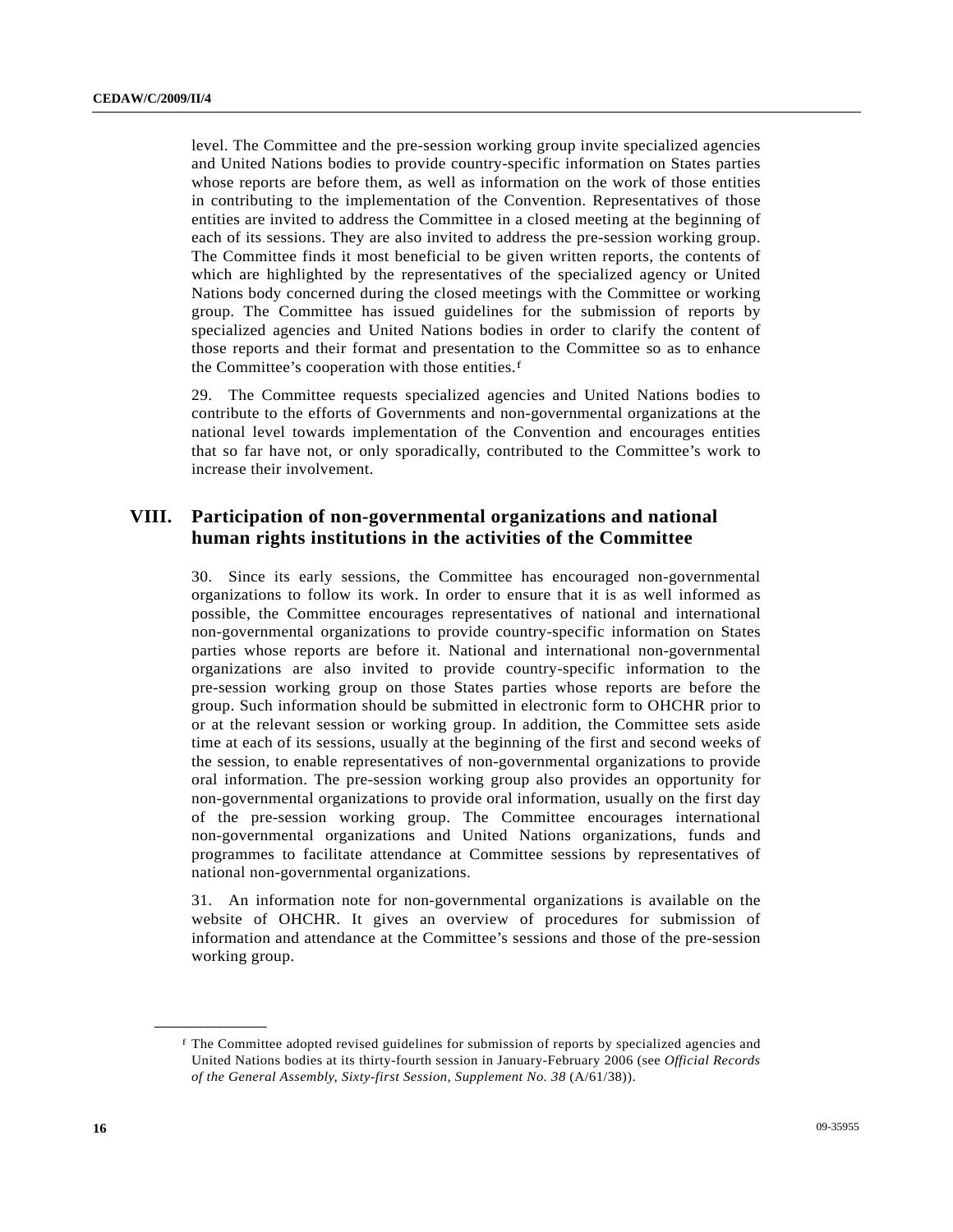32. The Committee also sets aside time for representatives of national human rights institutions to present information to the Committee. At its fortieth session in January 2008, the Committee adopted a statement on its relationship with national human rights institutions in which, inter alia, it encouraged them to publicize and disseminate the Convention and its Optional Protocol, and the output of the Committee and welcomed the provision by them of country-specific information on States parties before the pre-session workin[g](#page-16-0) group or the Committee.<sup>g</sup>

#### **IX. General recommendations**

33. Article 21 of the Convention provides that the Committee may make suggestions and general recommendations based on the examination of reports and information received from States parties. General recommendations are normally directed at States parties and usually elaborate the Committee's view of the content of the obligations assumed by States as parties to the Convention.<sup>h</sup> The Committee elaborates general recommendations on articles or themes/issues of the Convention. Most of them outline matters which the Committee wishes to see addressed in the reports of States parties and seek to provide detailed guidance to States parties on their obligations under the Convention and the steps that are required for compliance.

34. The Comm[i](#page-16-2)ttee has so far adopted 26 general recommendations.<sup>i</sup> Those adopted during the Committee's first 10 years were short, addressing such issues as the content of reports, reservations to the Convention and resources for the Committee. At its tenth session, in 1991, the Committee decided to adopt the practice of issuing general recommendations on specific provisions of the Convention and on the relationship between the Convention articles and themes/issues. Following that decision, the Committee issued more detailed and comprehensive general recommendations which offer States parties clear guidance on the application of the Convention in particular situations. Comprehensive general recommendations have been adopted on violence against women (No. 19), equality in marriage and family relations (No. 21), women in public life (No. 23), access to health care (No. 24) and temporary special measures (No. 25).

35. In 1997, the Committee adopted a three-stage process for the formulation of general recommendations. The first stage consists of an open dialogue between the Committee, non-governmental organizations and others on the topic of the general recommendation. Specialized agencies and other bodies of the United Nations system as well as non-governmental organizations are encouraged to participate in this discussion and to submit informal background papers. A Committee member is then asked to draft the general recommendation, which is discussed at the next or a subsequent session of the Committee. Resource persons may be invited to participate in the discussion. At a following session, the revised draft is adopted by the Committee.

<span id="page-16-0"></span>g *Official Records of the General Assembly, Sixty-third Session, Supplement No. 38* (A/63/38), Part one, annex II, decision 40/II.

<span id="page-16-1"></span>h Suggestions are usually addressed to United Nations entities.

<span id="page-16-2"></span><sup>&</sup>lt;sup>i</sup> The texts of the general recommendations are available on the website of the Office of the High Commissioner for Human Rights and contained in volume II of the compilation of general comments and general recommendations adopted by the human rights treaty bodies (HRI/GEN/Rev.9 (vol. II)).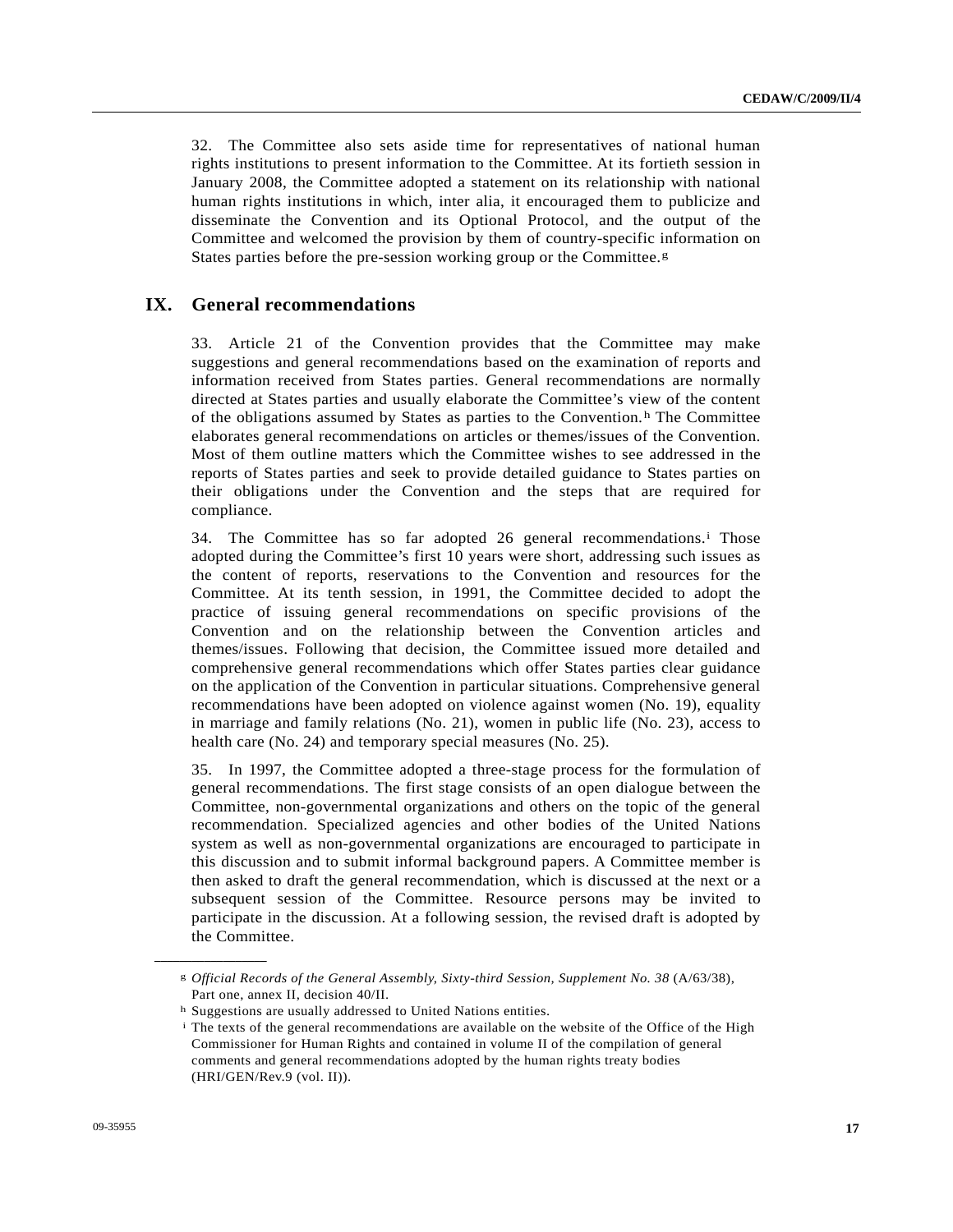#### **X. Statements adopted by the Committee**

36. With a view to assisting States parties to the Convention, the Committee adopts statements to clarify and confirm its position with respect to major international developments and issues that bear upon the implementation of the Convention. Those statements have dealt with issues such as reservations (1998); gender and racial discrimination (2001); solidarity with Afghan women (2002); gender and sustainable development (2002); discrimination against older women (2002); the situation of women in Iraq (2004); the occasion of the 10-year review and appraisal of the Beijing Declaration and Platform for Action (2005); and gender aspects of the tsunami disaster that took place in South-East Asia in December 2004 (2005); international financial crisis (2009) and Gaza (2009). The Committee has also presented its views on the proposals for reform of the human rights treaty bodies system in a statement entitled "Towards a harmonized and integrated human rights treaty bodies system" (2006).

#### **XI. Other matters**

37. The Committee continues to interact and coordinate activities with other human rights treaty bodies and mechanisms. It seeks the comments of other treaty bodies on its draft general recommendations and provides comments on their draft general recommendations/comments when invited to do so. Members of the Committee participate, whenever possible, in relevant general discussion days held by other treaty bodies. The Committee holds discussions and exchanges views with other human rights mechanisms. The Committee also actively participates in the current discussions on reform of the human rights treaty body system.

38. The Chairperson of the Committee participates, on behalf of the Committee, in a number of meetings, including the annual sessions of the General Assembly and the Commission on the Status of Women as well as meetings of persons chairing human rights treaty bodies. The Chairperson and other members of the Committee also participate in the inter-committee meetings of treaty bodies.

39. In the past, the Committee has held discussions with a number of special rapporteurs of the Human Rights Council. The Committee looks forward to coordinating with the other treaty bodies in establishing proposals for institutionalizing the relationship between the treaty bodies and the Human Rights Council.

40. In addition to its annual sessions at United Nations Headquarters, informal meetings of the members of the Committee, funded through extrabudgetary resources, are held from time to time. During such meetings, Committee members have focused mainly on enhancing the working methods of the Committee, including revision of reporting guidelines, preparation of the Committee's rules of procedure under the Optional Protocol and the working methods of the Committee in regard to parallel chambers. As at 30 May 2009, six such meetings have been convened.

41. As part of the many efforts to encourage and support the implementation of the Convention, members of the Committee participate in technical assistance activities, at the request of States, organized by the Division for the Advancement of Women, OHCHR and other United Nations entities, including those at the regional level.